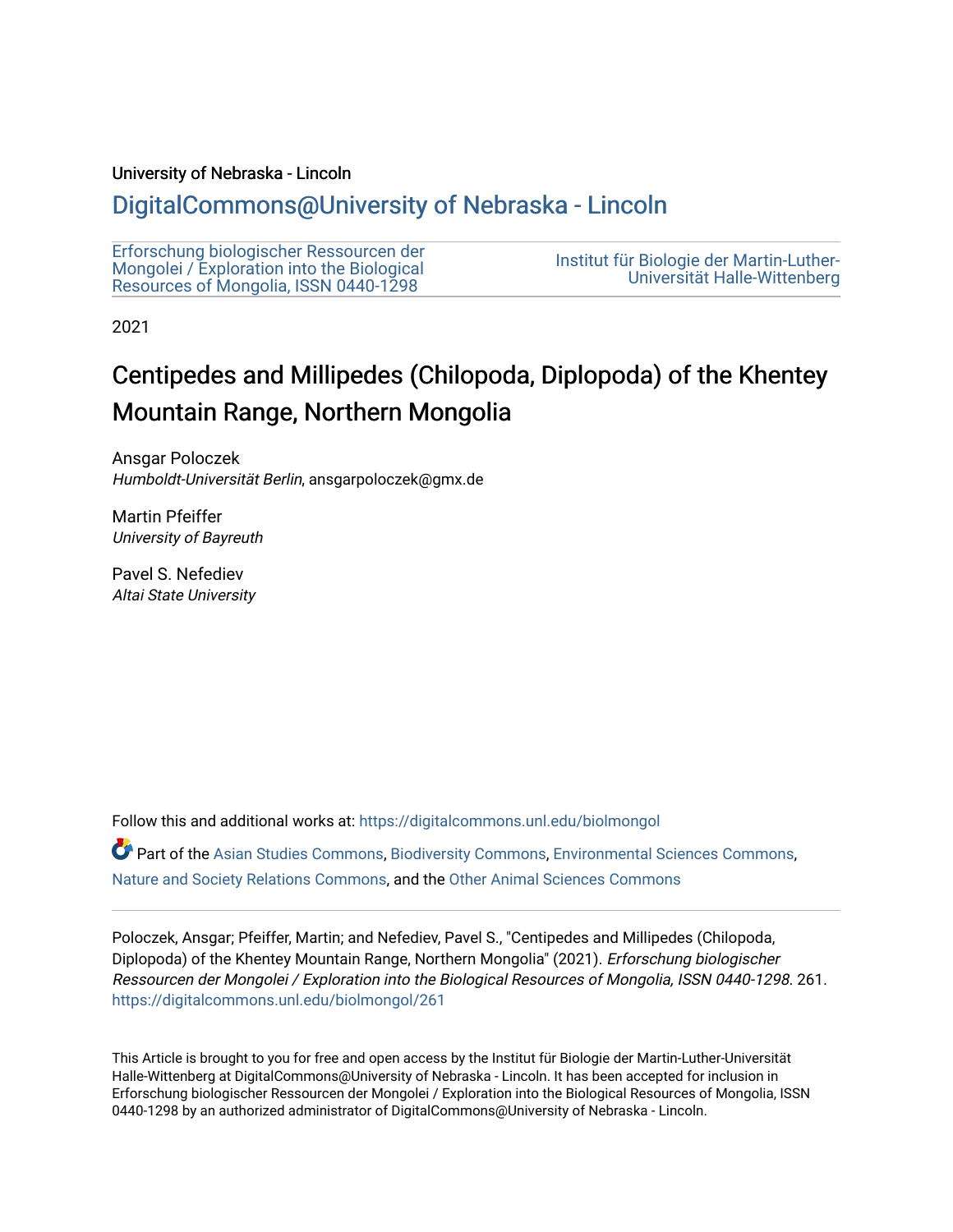Erforsch. biol. Ress. Mongolei (Halle/Saale) 2021 (**14**): 317-327

## **Centipedes and millipedes (Chilopoda, Diplopoda) of the Khentey Mountain Range, northern Mongolia**

A. Poloczek, P.S. Nefediev & M. Pfeiffer

#### **Abstract**

We sampled 99 plots in three locations in the West, South and East Khentey, each consisted of both pitfall traps and soil and litter sampling. We were able to establish the occurrence of ten species of Chilopoda from three genera, three families and three orders and three species of Diplopoda also from three genera, three families and three orders in the Khentey Mountain region. Among the Chilopoda were found eight Lithobiomorpha: *Lithobius* (*Ezembius*) *giganteus*, *L.* (*E*.) *sibiricus*, *L.* (*E*.) *ostiacorum*, *L.* (*E*.) *rapax*, *L.* (*E*.) *mongolellus*, *L.* (*Monotarsobius*) *alticus*, *L.* (*M*.) *crassus* and *L.* (*M*.) *curtipes* and two Geophilomorpha: *Escaryus chadaevae* and *Strigamia pusilla*. *L. giganteus* and *L. alticus* were by far the most widespread Chilopoda species. Three Diplopoda species were *Angarozonium amurense*, *Orinisobates microthylax* and *Uniramidesmus perplexus*, with *A. amurense* as the most abundant species. Both, the genus *Orinisobates* with *O. microthylax*, as well as the family Nemasomatidae they belong to, are new to the millipede fauna of Mongolia. Being the southernmost find of *U. perplexus*, the current record is new to the Mongolian millipede species list, likewise the genus *Uniramidesmus*, the family Polydesmidae and the order Polydesmida to which it belongs. The Chilopoda communities in the western Khentey were more species-rich than those in the south and east, which is caused by the higher precipitation and hence resulting higher diversity of the forest. Within the western and southern Khentey, was found a simultaneously increase in the richness of Chilopoda and tree species. Generally, was found the highest diversity of Chilopoda in the higher altitudes, which corresponds with the increasing precipitation. Lithobiomorpha, however, had their highest diversity in the floodplain forests. Geophilomorpha were absent in the alluvial forests and were only found in the hill forests. Diplopoda occurred only within the West and East Khentey, while in the dry southern Khentey no Diplopoda were found and their occurance seems lacking or very rare.

**Key words:** Lithobiomorpha, Geophilomorpha, Nemasomatidae, Polydesmidae, new records, distribution areas

#### **1. Introduction**

Scientific works dealing with myriapods within Mongolia are scarce. SSELIWANOFF (1881) described *Lithobius giganteus* from material collected in the Khangai region. DOBRORUKA (1960, 1969) displayed the variability of *L. giganteus* with material from central Mongolia. LOKSA (1965, 1978) investigated material collected from widespread localities in Mongolia and described several new species, among them *Lithobius alticus* collected from the vicinity of Ulaanbaatar. ULYKPAN (1988) reviewed the myriapodological research in Mongolia and presented a species list from different habitats (forest-steppe, steppe, desert-steppe and desert), including a number of invalid species. Earlier we were able to establish the occurrence of ten species of Chilopoda in the Khentey Mountain region (POLOCZEK et al. 2016). The previously known species diversity of millipedes in Mongolia was restricted to nine species from five genera, three families and three orders (MIKHALJOVA 2012, NEFEDIEV et al. 2015). Here we provide detailed descriptions of every chilopod and diplopod species found during our studies including their ecology and distribution.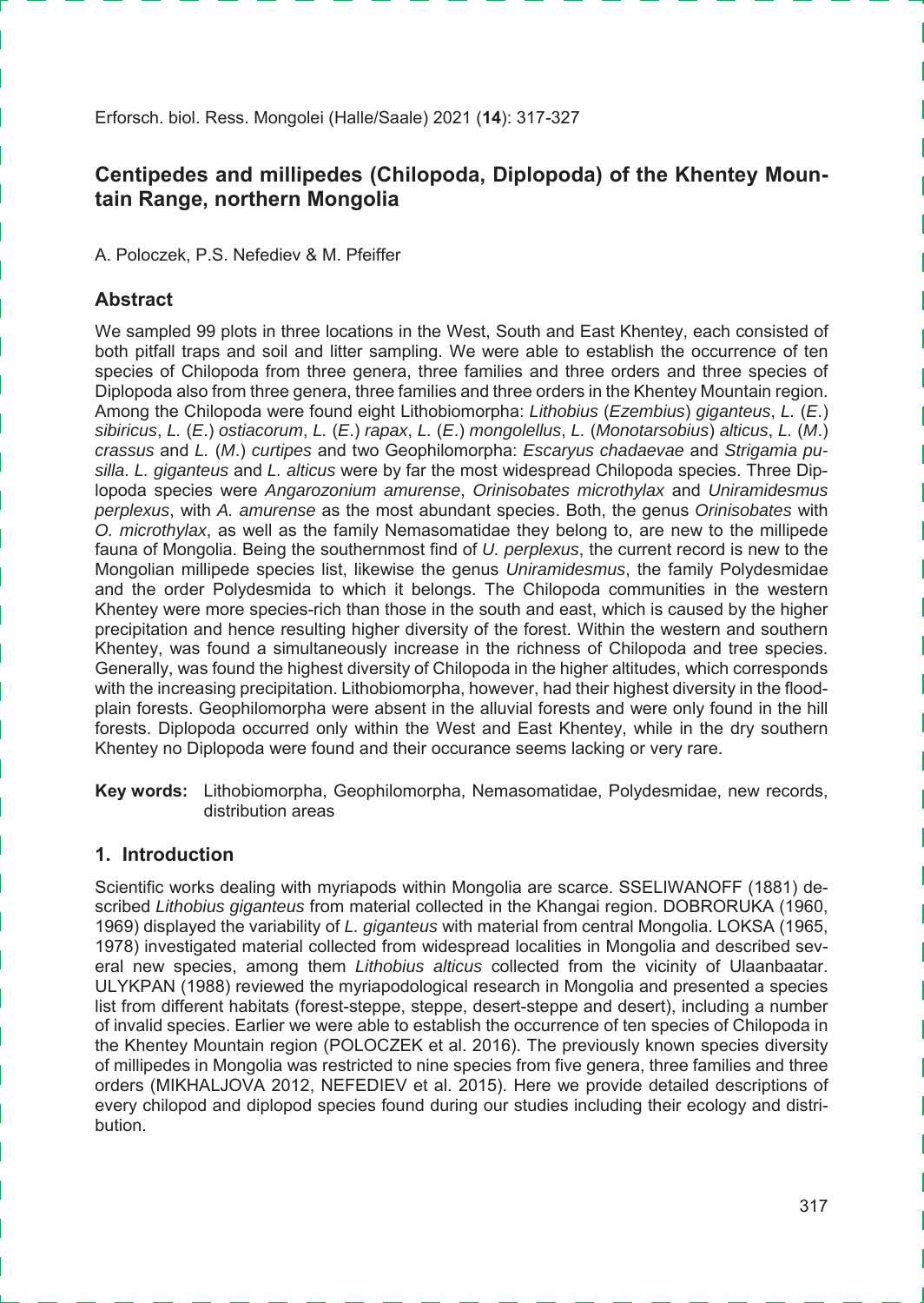### **2. Material and methods**

The present work was conducted in different types of forest and forest-steppe around the Khentey Mountain Range in northern Mongolia, which can be described as the southern edge of the Siberian taiga. We investigated how different types of forest influence the distribution of soil invertebrate species within this specific region. We sampled myriapods at 99 plots in three locations in the West, South and East Khentey (Khonin Nuga, Bogd Khan Uul and Mongonmorit) with pitfall traps and soil and litter samplings (POLOCZEK et al. 2016).

SEM micrographs were taken at the Laboratory of Phylogeny and Faunogenesis of the Institute of Systematics and Ecology of Animals, Siberian Branch, Russian Academy of Sciences (Novosibirsk, Russia) using a Hitachi TM-1000 scanning electron microscope.

Below, a list of all species sampled within the Khentey Mountain range is given, together with a short description of their morphology. The important characters for determination were the number of antennal segments (given as number left + number right), the number of the ocelli per side, the number of the small teeth on the forcipular coxosternite (given as no. right + no. left; see fig. 4), and the number and shape of the coxal pores on the last four pairs of legs (given in the form XXXX indicating the number of pores per leg from  $12<sup>th</sup>$  to  $15<sup>th</sup>$ ). A very useful character is the form of the female gonopod (see fig. 3), the shape of the gonopodal claw and the number and form of the small spines on the first article of the gonopod (given as number right + number left).

The Chilopoda material treated herein has been deposited in the collection of the first author (AP), while Diplopoda material deposited in the collection of the Altai State University (Barnaul, Russia).

## **3. Results**

So far, we identified 13 species of larger myriapods (Chilopoda and Diplopoda) within the Khentey Mountain Range (table 1).

| taxa                    | <b>East Khentey</b> | <b>South Khentey</b> | <b>West Khentey</b> | total |
|-------------------------|---------------------|----------------------|---------------------|-------|
| Chilopoda               |                     |                      |                     | 10    |
| Lithobiomorpha          |                     |                      |                     |       |
| Geophilomorpha          |                     |                      |                     |       |
| Diplopoda               |                     |                      |                     |       |
| Myriapoda <sup>1)</sup> |                     | Ð                    |                     | 13    |

Table 1: Species richness (number of found species) within the different regions

1) Chilopoda and Diplopoda

#### **3.1. Chilopoda**

Chilopoda or centipedes are a well-defined group of arthropods with relatively homogenous ecological requirements that has been sparsely investigated in Mongolia. They are all unspecific predators and their occurrence is closely related to the humidity of the habitat (ZENKOVA & PET-RASHOVA 2008).

#### **3.1.1. Lithobiomorpha**

Strong and compact centipedes. Living on the ground-surface or in the upper litter-layer. Colour mostly brownish. Adults always with exactly 15 leg-bearing segments.

*Lithobius* (*Monotarsobius*) *alticus* (LOKSA, 1965)

**Description**: Comparably small lithobiid, usually less than 1 cm in size. 7 – 10 mm. Coloration is pale brown. Antenna consists of 18+18 segments; 5 ocelli; prosternum with 2+2 teeth; female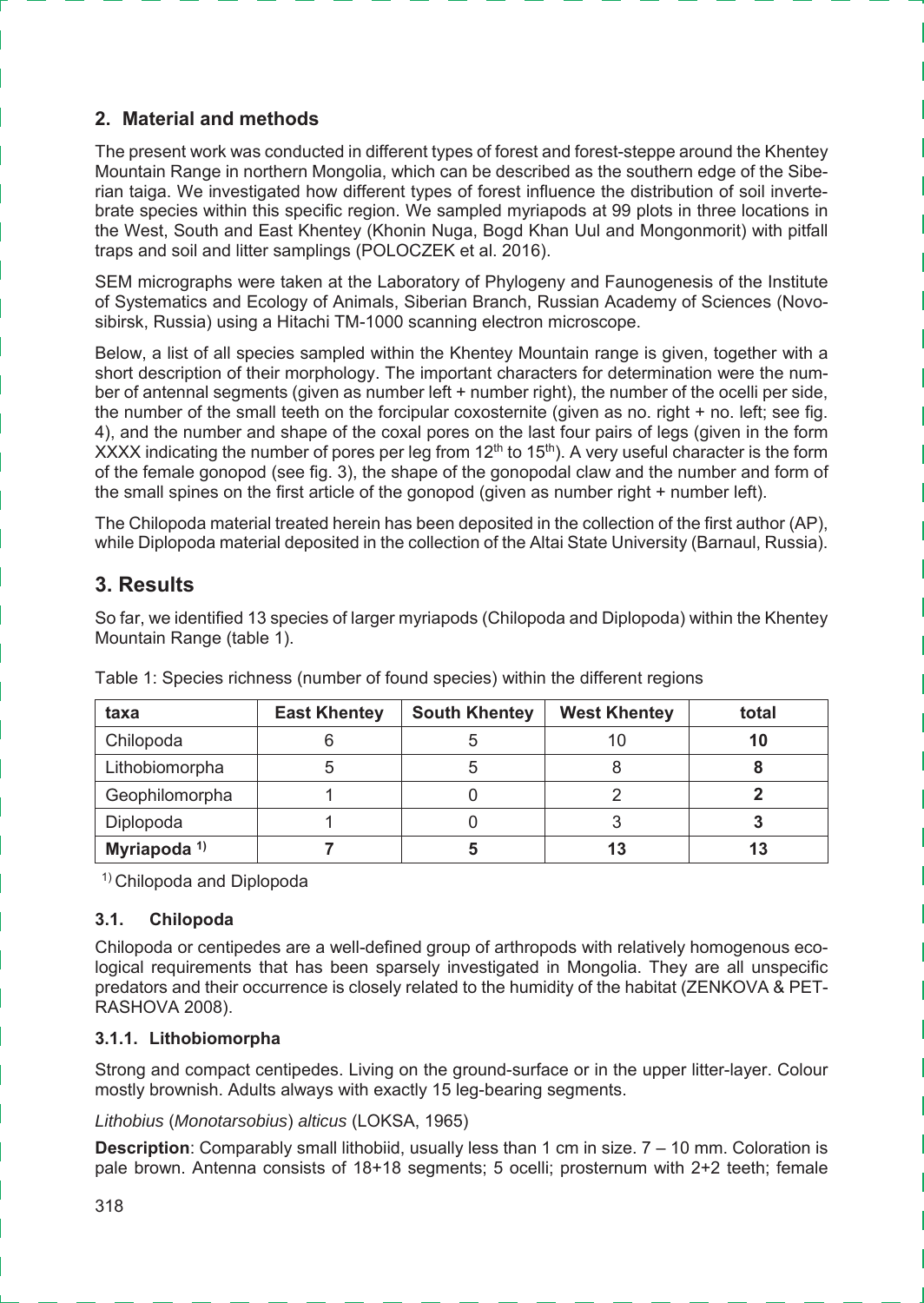gonopod with a double-headed claw and 4+4 spines, sometimes 3+3 spines; coxapores round and small, mostly 3332.

**Literature**: LOKSA (1965), EASON (1976).



Fig. 1: *Lithobius* (*M*.) *alticus*, habitus.

**Ecology**: More hypogenous than all the other *Lithobius* – species. The only *Lithobius* found regularly in the soil and litter samples. Despite its more soil dwelling mode of life, *L. alticus* seems to be comparably drought-resistant, as shown by its regular occurrence within the dry southern Khentey. There we found this species in pitfall traps as well as within soil samples. *L. alticus* seems to prefer light and mixed taiga stands, but occurs throughout the Khentey Mountains.

**Distribution**: Together with *L. giganteus* the most widespread Lithobiomorpha in the Khentey Mountains. It occurs within all the sampling regions throughout the area. According to ZALESSKAJA (1990) the distribution of *L. alticus* is Central Asia, widespread within Siberia, from the regions around Lake Baikal to the tundra zone in the north (ZALESSKAJA 1975). In Mongolia, this species also occurs in various locations within the Tov Aimag, west and south of Ulaanbaatar (LOKSA 1965).

#### *Lithobius* (*Monotarsobius*) *crassus* (LOKSA, 1965)

**Description**: The size is comparable to *L. alticus*. Antennal segments 17+17; 4 ocelli; prosternum with 2 + 2 teeth, coxapores round and small, mostly 3332. Females are unknown so far. **Literature**: LOKSA (1965).

**Ecology**: Two males were found in pitfall traps within the western Khentey Mountains, in the riverine forest and mixed taiga.

**Distributio**n: Very rare within Mongolia. Loksa (1965) gives no information on the sampling site, which is probably the Tov Aimag. This species is mentioned within a list of Chinese myriapods (WANG & MAURIÈS 1996).

*Lithobius* (*Monotarsobius*) *curtipes* C.L. KOCH, 1847

**Description**: 11 to 13 mm in length. 20+20 antennal articles. 6 – 13 ocelli, usually 7 or 8. Female gonopod with a three-peaked claw and  $2+2$  spurs. Prosternum with  $2+2$  teeth.  $2-4$  pores on the posterior coxae, round and ± small.

**Literature**: FARZALIEVA & ESYUNIN (2008).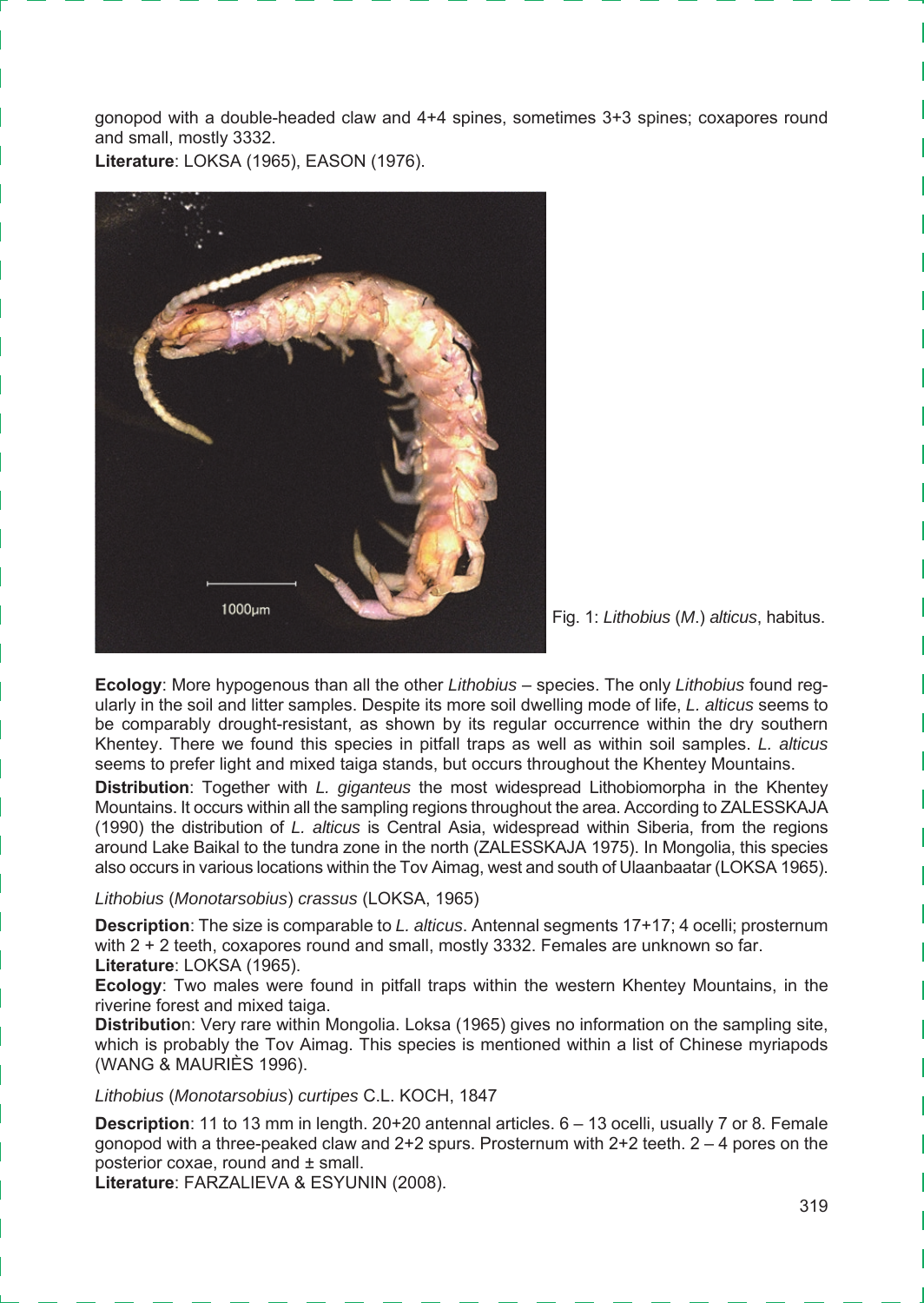**Ecology**: Found within traps and soil samples. Restricted to the western Khentey. Absent within dark taiga stands.

**Distribution**: Rare species within the western Khentey Mountains.

Widely distributed in the European parts of Russia and southern Siberia (ZALESSKAJA 1975, FARZALIEVA & ESYUNIN 2008). ZENKOVA & PETRASHOVA (2008) consider this species to be panpalaearctic but more common in Europe. Found in various locations in central Siberia from the coast of the Arctic Ocean to the southern edge of the taiga belt (NEFEDIEV et al. 2016). DOBRORUKA (1960) describes this species from material collected in the surrounding of Ulaanbaatar. According to ULYKPAN (1988) *L. curtipes* occurs within the Mongolian steppe region. Mongolia seems to be the easternmost limit of its range.

*Lithobius* (*Ezembius*) *giganteus* SSELIWANOFF, 1881 (fig. 2 – 5)

**Description**: Big and strong habitus, high variability in length (14 - 50 mm), in the Khentey usually 20 – 25 mm, the Mongolian individuals seem to be smaller than others. 20 + 20 antennal articles. 6 – 10 ocelli. Female gonopod with a simple claw and 2+2 spurs. 3 to 5 round and regular shaped pores on the posterior coxae, often 4444 or 3445. 2+2 teeth on prosternum. **Literature**: DOBRORUKA (1960, 1969), LOKSA (1965), EASON (1986a, b).



Fig. 2: *Lithobius* (*E*.) *giganteus*, habitus. Fig. 3: Female gonopod, ventral view.



Fig. 4: Male gonopod, ventral view; recogniza- Fig. 5: Head, ventral view. ble are the 4 pores on the 15<sup>th</sup> coxa.

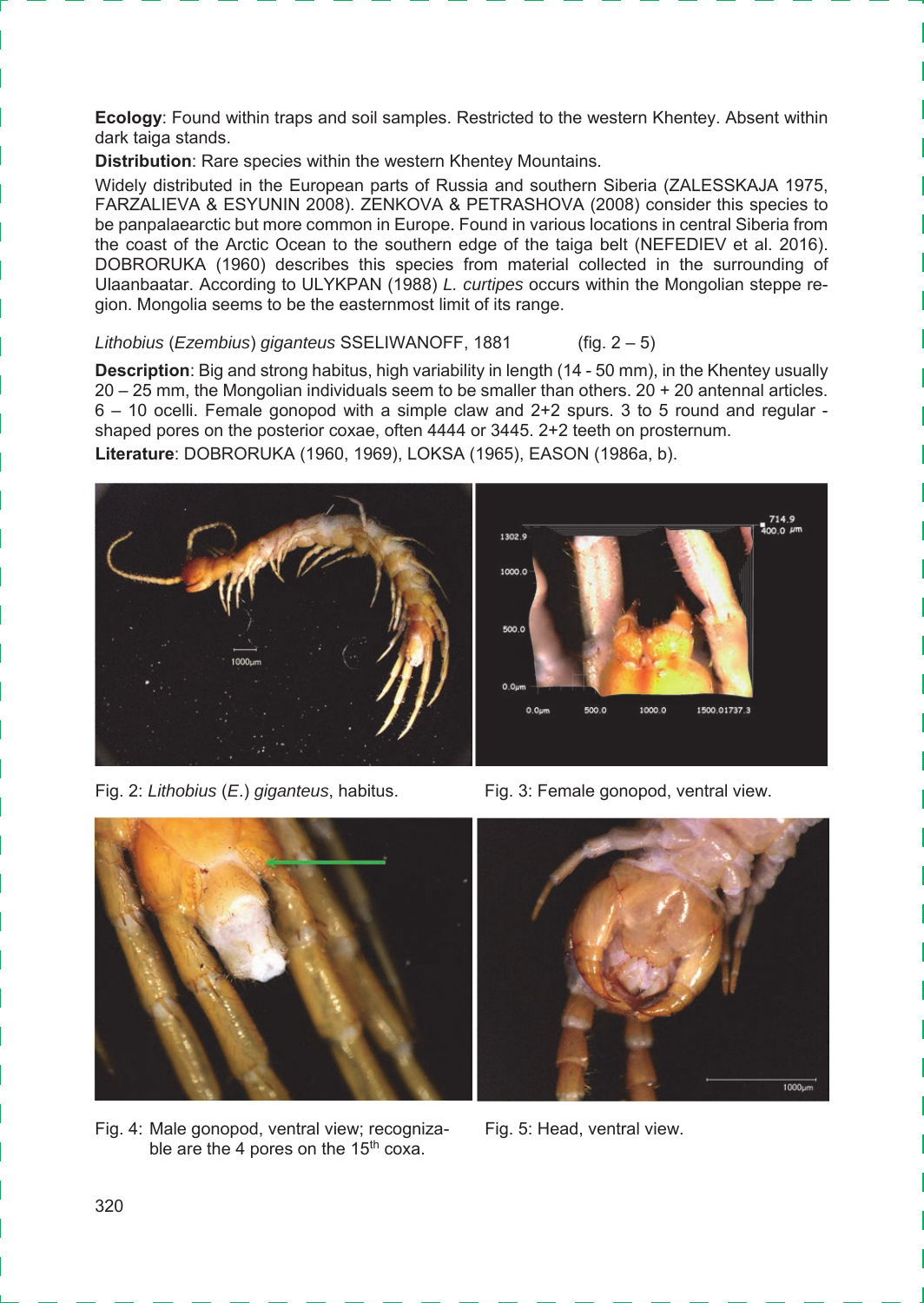**Ecology**: Clearly epigeous, only a few individuals found in soil samples. Well adapted to the dry Mongolian climate, widespread throughout the study area, including the *Betula fusca* shrublands and the dry mountain forests in the southern Khentey (together with *L. giganteus* being the only myriapod sampled with pitfall traps).

**Distribution**: Probably the most widespread species within Mongolia (LOKSA 1965). Together with *L. alticus* by far the most frequent sampled lithobiomorph within the study area, according to ULYKPAN (1988) the only Mongolian lithobiomorph occurring in desert-steppe habitats. Also known from the Khangai mountain range and steppe areas in central Mongolia (DOBRORUKA 1960; LOKSA 1965), in southern Mongolia (EASON 1986a) and from the eastern Mongolian aimags: Khovd and Bayan-Ölgii (DYACHKOV 2017). *L. giganteus* is also known from Kyrgyzstan (EASON 1986a) and Afghanistan (EASON 1986b), Zalesskaja considers its distribution as central Asiatic (ZALESSKAJA 1990).

*Lithobius* (*Ezembius*) *sibiricus* GERSTFELDT, 1858 (fig. 6, 7)

**Description**: Size and shape comparable to *L. giganteus*, probably on average a little bit smaller. Antennae with 21 to 23 articles each. 9 - 10 ocelli. Prosternum with 2+2 teeth. Female gonopod with a simple claw and 3+3 spurs. Coxapores big and sometimes oval or irregular shaped, mostly 6666. **Literature**: LOKSA (1965), EASON (1976).



- Fig. 6: *Lithobius* (*E*.) *sibiricus,* habitus. Fig. 7: Female gonopod, ventral view.
- 

**Ecology**: Clearly epigeous, only a few individuals found in soil samples. Occurs within the whole area and in all sampled vegetation types, except the mountain forests in the South. Numerous findings within alluvial forests beside the Tuul River.

**Distribution**: Rather common throughout the Khentey Mountain range. LOKSA (1965) describes it from the vicinity of Ulaanbaatar, recently it was found within the Bayan Ölgii Aimag in eastern Mongolia (DYACHKOV 2017). This species seems to be widespread within the Siberian taiga belt. NEFEDIEV et al. (2016) give various sampling localities within Central Siberia. According to ZALESSKAJA (1990) its range reaches from Novosibirsk to Sakhalin. We consider northern Mongolia to be the southern edge of its distribution.

#### *Lithobius* (*Ezembius*) *ostiacorum* STUXBERG, 1876

**Description**: Relatively small,  $\pm$  1.5 cm in length. Antennae usually with 20+20 articles. 8 - 12 ocelli. Female gonopod with a simple claw and 2+2 spurs of remarkably different size. Prosternum with 2+2 teeth. Coxapores small and round, often 3443, sometimes up to 5 per coxa.

#### **Literature**: EASON (1976).

**Ecology**: Epigeous. The occurrence of *L. ostiacorum* seems to be moisture dependent, it shows a weak positive correlation of abundance with altitude, but is absent within dark taiga stands.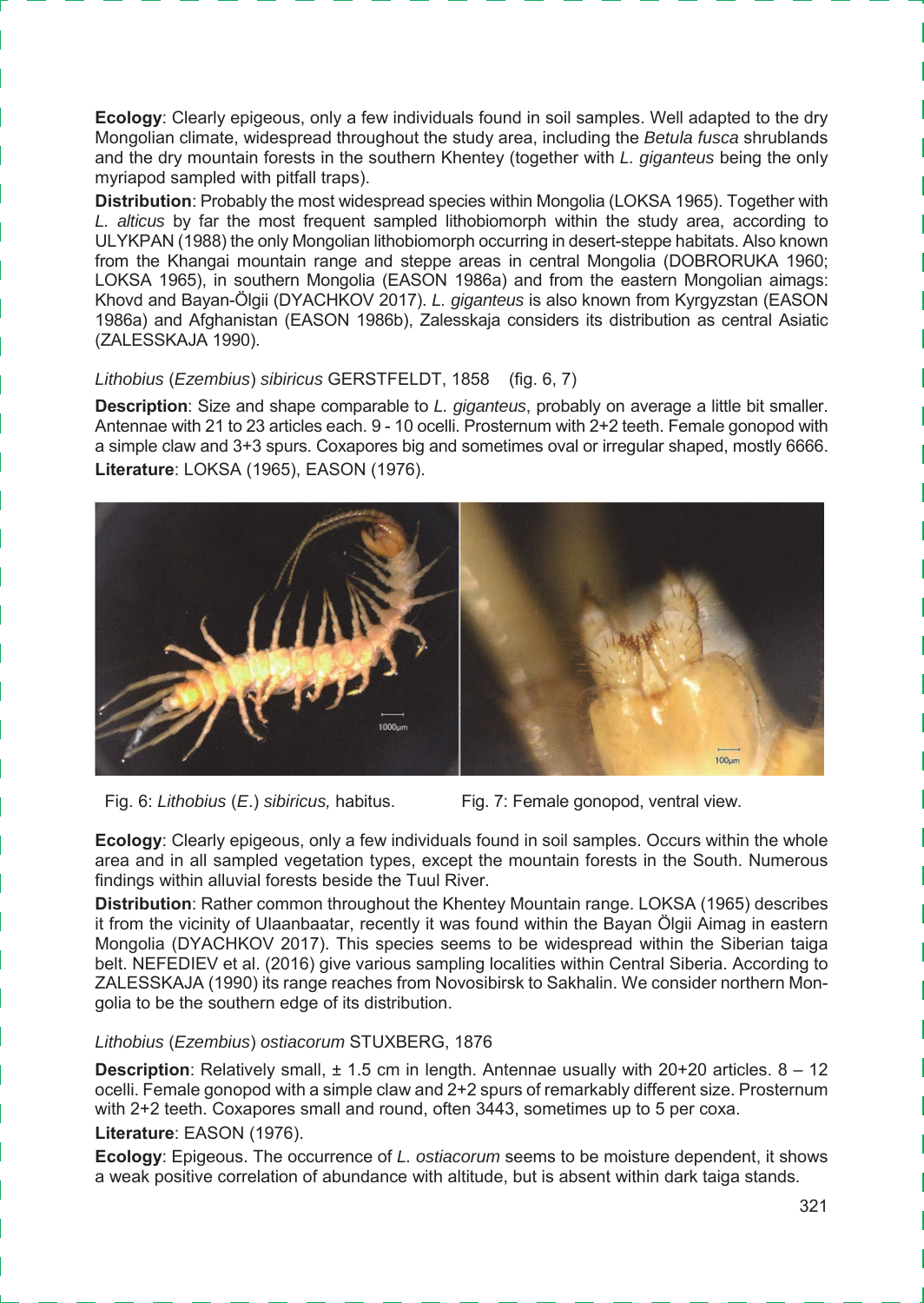**Distribution**: The occurrence of *L. ostiacorum* within the Khentey Mountains seems to be limited to the western parts, where it is rather uncommon. Its distribution within forest-steppe habitats of Mongolia is noted by ULYKPAN (1988). *L. ostiacorum* was sampled in the Yenisei valley in Siberia (EASON 1976), and within the Russian Altai (NEFEDIEV et al. 2017).

#### *Lithobius* (*Ezembius*) *rapax* MEINERT, 1872

**Description**: Size and shape comparable to *L. giganteus*. Antennae with 20 – 23 articles each, usually 20+20. 8 – 11 ocelli. Female gonopod with a simple claw and 2+2 spurs. Prosternum with 2+2 or 3+3 teeth. Usually 9 or 10. 4 to 5 round coxapores, mostly 4444 or 4544.

**Literature**: LOKSA (1965), EASON (1974, 1976).

**Ecology**: Epigeous. Absent within dark taiga stands. Abundant within alluvial forests beside the Tuul River.

**Distribution**: Rather common throughout the Khentey Mountain range. LOKSA (1965) describes it from the vicinity of Ulaanbaatar, EASON (1974) from Sakhalin and from central Siberia (EASON 1976). The general distribution seems to be similar to that of *L. sibiricus* (ZALESSKAJA 1990).

#### *Lithobius* (*Ezembius*) *mongolellus* LOKSA, 1978

**Description**: Mostly less than 2 cm in length. 20+20 antennal articles. 7 ocelli. Female gonopod with a slightly three-peaked claw and 2+2 spurs. Prosternum with 2+2 teeth. Coxapores big and round, 4454 or similar.

#### **Literature**: Loksa 1978.

**Ecology**: Found within traps and soil samples. Restricted to the western Khentey. Absent within dark taiga stands.

**Distribution**: Very rare species within the western Khentey Mountains. Only one elaborate description is dealing with samples from the Khangai Mountains (LOKSA 1978). Recorded from China (WANG & MAURIÈS 1996). Very similar to *L. rapax,* the possibility of *L. mongolellus* being a slightly smaller subspecies of *L. rapax* cannot be excluded.

#### **3.1.2. Geophilomorpha**

Long, worm-shaped, mostly yellowish or orange coloured Centipedes. Soil-dwelling and blind. So far, two species were identified from northern Mongolia.

#### *Escaryus chadaevae* TITOVA, 1972

**Description**: "tiny and frail habitus", usually less than 2 cm in length, 33 – 41 (usually 37 or 39) leg bearing segments. Head elongated, poison claw with just a tiny spur on the tooth-base. **Literature**: TITOVA (1972).

**Ecology**: Mostly hypogenous, sparsely sampled with pitfall traps. Absent within dark taiga stands. **Distribution**: Widespread within the West Khentey and very rare in the east. Due to its very patchy distribution an occurrence within the southern Khentey cannot be excluded. Reported from European Russia to southwest Siberia (TITOVA 1972).

#### *Strigamia pusilla* (SSELIWANOFF, 1884)

**Description**: "a big and strong habitus", sometimes more than 2 cm in length, 33 – 39 (usually 35) leg bearing segments. Head  $\pm$  as long as wide, poison claw with a big spur on the tooth-base. **Literature**: BONATO et al. (2012).

**Ecology:** Exclusively hypogeous. Restricted to the western Khentey, 6 of 7 specimens (86 %) were sampled within mixed taiga stands.

**Distribution**: Rare species within the West Khentey. Its wide range reaches from Central Europe to Siberia (BONATO et al. 2012). Recently found in the Russian Altai (NEFEDIEV et al. 2017).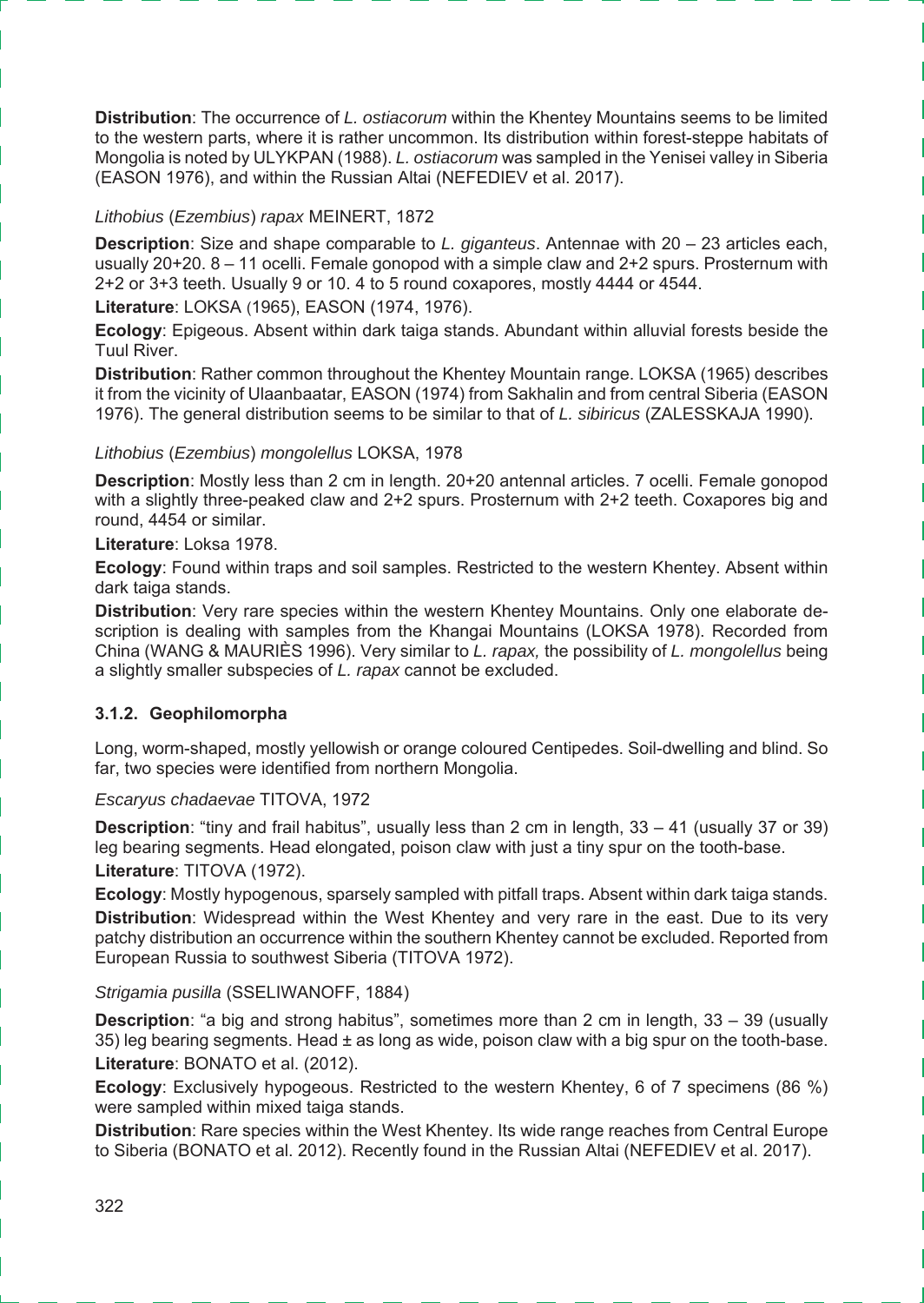#### **3.2. Diplopoda**

Diplopoda or millipedes as primary destructors of plant debris play an important role within the soil - ecosystem (MIKHALJOVA 2004).

Diplopoda occurred only within the West and East Khentey, while in the dry South Khentey, no Diplopoda were found and their occurrence seems lacking or very rare.

#### **3.2.1. Polyzoniida**

*Angarozonium amurense* (GERSTFELDT, 1859) (fig. 8)

**Material examined**: 2 ♂♂, 1 ♀, 1 juv: Mongonmorit (East Khentey) 48° 27.526 N/108° 45.553 E, *Betula-Larix* forest, 1602 m a.s.l., 19.08.2013. 5 3<sup>3</sup>. 3 ♀♀: Mongonmorit 48°25.813 N/ 108°47.872 E, *Salix-Populus* shrubs, 1464 m a.s.l., 17.08.2013. 4 33, 2 ♀♀: Mongonmorit 48°25.772 N/ 108°47.929 E, *Populus-Salix* shrubs, 1449 m a.s.l., 17.8.2013. 3 33, 1 ♀: Mongonmorit 48°27.294 N/ 108°46.125 E, *Larix-Betula* forest, 1588 m a.s.l., 17.08.2013. 1 3, 1 ♀: Mongonmorit 48°28.145 N/ 108°45.198 E, *Larix* forest, 1836 m a.s.l., 21.08.2013. 1 . ∂. 1 ♀: Mongonmorit 48°25.848 N/ 108°46.331 E, *Larix* forest, 1584 m a.s.l., 23.08.2013. 12 ∂∂, 5 ♀♀: 48°27.280 N/108°46.152 E, *Bet-*



Fig. 8: *Angarozonium amurense*, gonopod, caudal view.

*ula-Larix* forest, 1588 m a.s.l., 17.08.2013. 1 ♂: Mongonmorit 48°27.508 N/ 108°45.554 E, *Betula-Larix-Pinus sibirica* forest, 1608 m a.s.l., 19.08.2013. 3 ♂♂, 1 ♀: Mongonmorit 48°27.306 **N/108°46.102 E,** *Betula-Larix-Pinus sibirica* **forest, 1589 m a.s.l., 19.08.2013. 3 ♂ 6 ♀♀: Mon**gonmorit 48°27.536 N/108°45.571 E, *Larix-Betula* forest, 1597 m a.s.l., 19.08.2013. 1 ♂: Mongonmorit 48°25.870 N/108°46.372 E, *Larix-Betula* forest, 1589 m a.s.l., 23.08.2013. 1 ♂: Khonin Nuga (West Khentey) 49°04.207 N/107°18.070 E, *Pinus sylvestris-Betula-Larix* forest, 1204 m a.s.l., 02.09.2012. 3 ♀♀: Khonin Nuga 49°05.108 N/107°17.526 E, *Betula fusca* shrubs, 927 m a.s.l., 01.09.2012. 1 ♂, 1 ♀: Khonin Nuga 49°05.387/N 107°18.498 E, *Salix-Betula-Populus* forest, 924 m a.s.l., 04.08.2012. 1 ♂, 2 ♀♀: Khonin Nuga 49°05.373 N/ 107°18.476 E, *Salix-Betula-Populus* forest, 926 m a.s.l., 04.08.2012. 1 3, 2 ♀♀: Khonin Nuga 49°05.218 N/107°17.128 E, *Larix-Betula-Pinus sylvestris* forest, 929 m a.s.l., 16.07.2012. 3 ♂♂, 1 ♀: Khonin Nuga 49°05.185 N/107°17.131 E, *Betula-Larix-Salix* forest, 923 m a.s.l., 05.08.2012. 1 ♂: Khonin Nuga 49°04.978 N/107°18.300 E, *Betula-Larix* forest, 987 m a.s.l., 23.07.2012. 1 ♀: Khonin Nuga 49°05.224 N/107°17.068 E, *Larix-Betula-Pinus sylvestris-Salix* forest, 929 m a.s.l., 11.07.2012. 1 ♀: Khonin **Nuga 49°04.479 N/107°17.872 E,** *Betula* **forest, 1102 m a.s.l. 03.09.2012. 2 3 3, 2 ♀ ?: Khonin** Nuga 49°05.131 N/107°17.083 E, *Betula-Larix* forest, 920 m a.s.l., 05.08.2012. 1 ♂: Khonin Nuga 49°05.183 N/107°17.166 E, *Betula-Larix-Salix* forest, 923 m a.s.l., 05.08.2012. 1 ♂: Khonin Nuga 49°04.443 N/107°17.875 E, *Betula-Larix* forest, 1125 m a.s.l., 03.09.2012. 2 ♀♀: Khonin Nuga 49°06.105 N/107°16.452 E, Larix-Betula forest, 1103 m a.s.l., 11.07.2013. 1 ♂: Tunkhel (West Khentey) 48°38.984 N/106°55.180 E, *Pinus sibirica-Picea-Larix* forest, 1688 m a.s.l., 17.08.2012. 1 ♀: Barchuluut Gol (West Khentey) 48°59.305 N/106°56.698 E, *Betula-Pinus sibirica-Larix* forest, 1157 m a.s.l., 30.07.2012. 1 ♀: Barchuluut Gol 48°59.461 N/ 106°56.753 E, *Betula-Pinus sibirica-Larix-Picea* forest, 1140 m a.s.l., 30.07.2012. All leg. AP.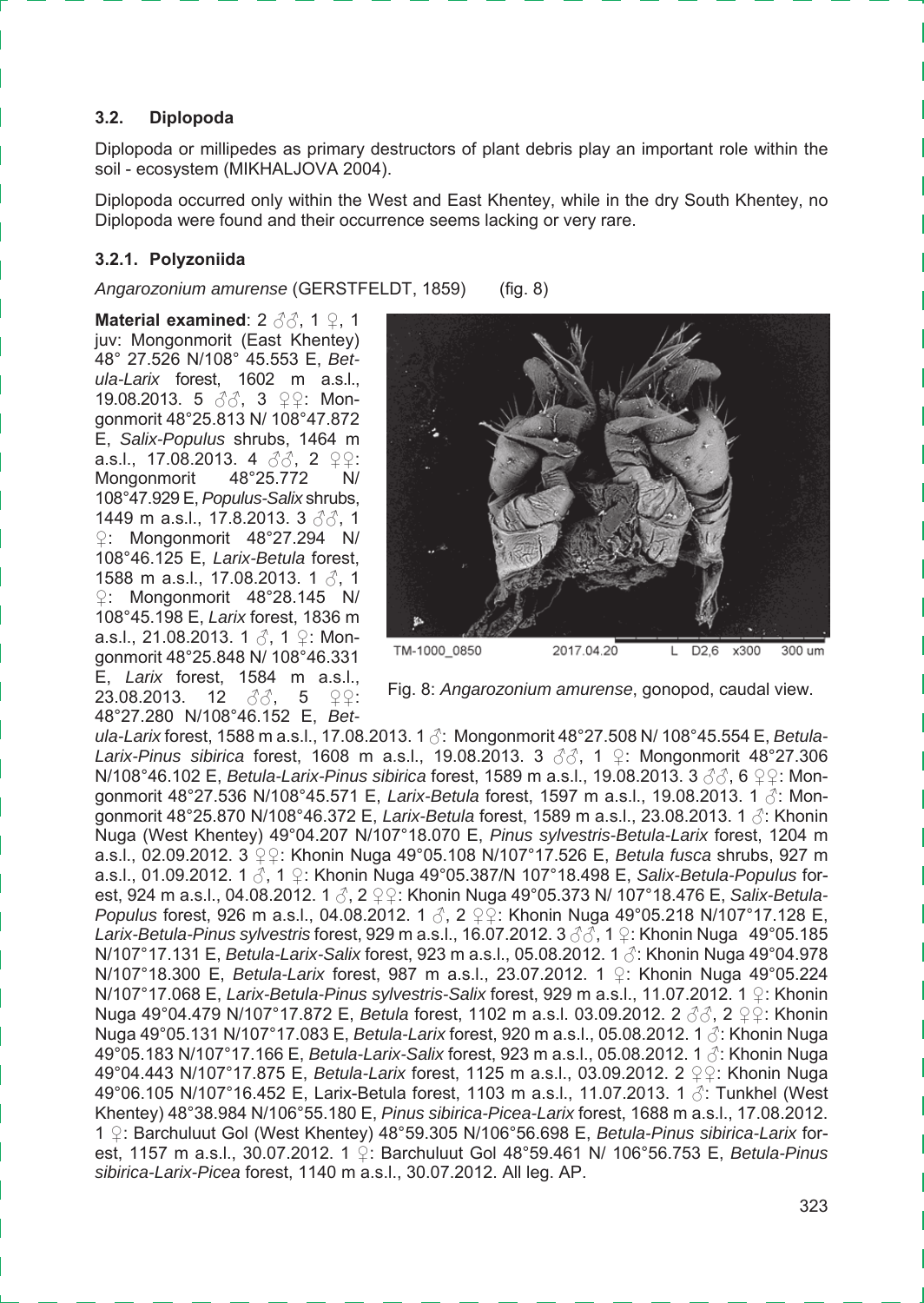**Description**: body strongly flattened, 4-12 mm in length, 1-2 mm in width; head small, subtriangular with rostrum; body segments gradually tapering toward both head and telson; in males coxal process of anterior gonopods cyathiform, cup-shaped (MIKHALJOVA 2004).

**Ecology**: The most widespread and abundant diplopod in the study area. Found in the East and West Khentey in all types of forest, both in pitfall traps and soil samples.

**Distribution**: Very widespread millipede in Central and eastern Siberia, Russia (Krasnoyarsk and Zabaikalskii provinces, Irkutsk Area, Republic of Buryatia and Republic of Sakha (Yakutia)) and the Russian Far East (Khabarovsk and Kamchatka provinces, Sakhalin Area and Jewish Autonomous Region), likewise from northern China and northern Mongolia (MIKHALJOVA 2004, 2012). In Mongolia it has previously been recorded in the environs of Ulaanbaatar (MIKHALJOVA & MARUSIK 2004).

#### **3.2.2. Julida**

*Orinisobates microthylax* ENGHOFF, 1985 (fig. 9, 10)

First record of this species within Mongolia.

**Material examined**: 2 ♀♀: Barchuluut Gol (West Khentey) 48° 59.423' N/106° 56.682' E, *Betula-Pinus sibirica-Larix-Picea* forest, 1162 m a.s.l., 30.07.2012. 1 ♀: Khonin Nuga (West Khentey) 49° 04.978' N/107° 18.300' E, *Betula-Larix* forest, 987 m a.s.l., 22.07.2012. 1 ♀, 1 juv.: Khonin Nuga 49° 04.993' N/107° 18.390' E, *Betula-Larix* forest*,* 979 m a.s.l., 23.07.2012. All leg. AP.



Fig. 9: *Orinisobates microthylax,* habitus, lateral view.

Fig. 10: *Orinisobates microthylax*, gnathochilarium, ventral view.

**Description**: males unknown; females 11-14.5 mm long, 1-1.8 mm width; pale-brown to brown coloration; head with 2+2 epicranial setae; lamellae linguales of gnathochilarium each with 4-5 setae; metazonites striate only below ozopore level; telson without dorsocaudal process (MI-KHALJOVA 2004).

**Ecology**: In the study area *O*. *microthylax* was found exclusively within soil samples in light and mixed taiga. Both, the genus *Orinisobates* Lohmander, 1933 and *O*. *microthylax*, as well as the family Nemasomatidae they belong to, are new to the millipede fauna of Mongolia. This record clarifies the SE border of distribution area of this species.

**Distribution**: This species has previously been known to occur in eastern Siberia, Russia (Republic of Buryatia) and the Russian Far East (Kamchatka, Maritime and Khabarovsk provinces, Sakhalin Area and southern Kuriles) (ENGHOFF 1985; MIKHALJOVA 2004).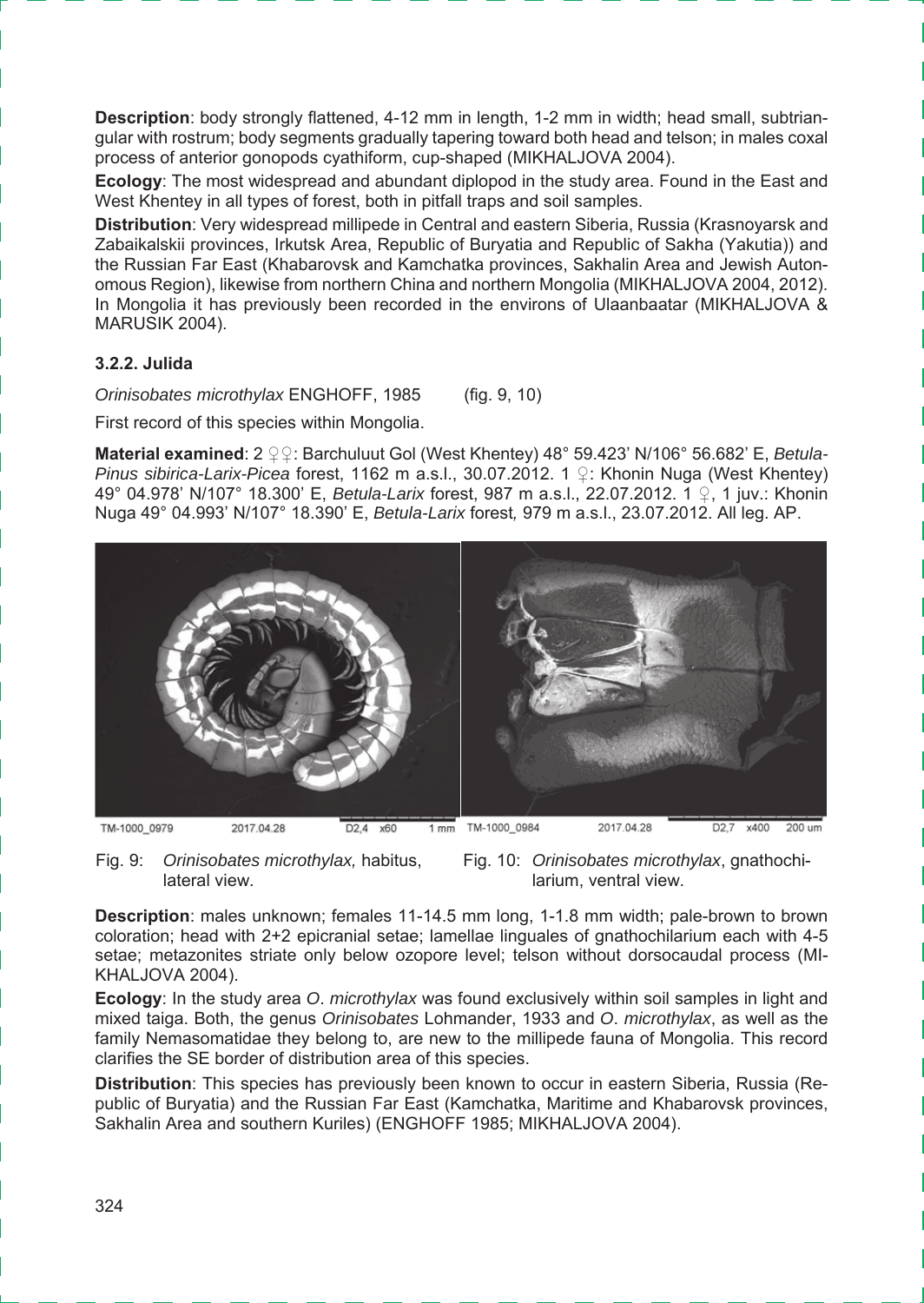#### **3.2.3. Polydesmida**

*Uniramidesmus perplexus* MIKHALJOVA, 1984 (fig. 11, 12) First record of this species within Mongolia.

**Material examined**: 1 ♀: Khonin Nuga (West Khentey) 49° 06.099' N/107° 16.439' E, *Betula-Larix* forest, 1091 m a.s.l., 18.07.2013, leg. AP.



Fig. 11: *Uniramidesmus perplexus*, habitus, front body part, lateral view.



**Description**: body length 10-13 mm, width 1-1.3 mm; coloration pinkish or yellowish; metazonites 3 and 4 somewhat shorter than subsequent ones; paraterga very narrow, rounded laterally, caudolateral; telopodite of gonopods with one long process in middle portion; gonopod femorite with a large lobe-shaped process with corners blunt (MIKHALJOVA 2004).

**Ecology**: Only one specimen recorded from the Light Taiga in the west Khentey.

**Distribution**: This species has previously been known from the Irkutsk Area, Russia, its *terra typica* (MIKHALJOVA 2004).

**Remarks:** In the study area, a single female found from the light taiga in the western Khentey. Being the southernmost find of this species, the current record is new to the Mongolian millipede species list, likewise the genus *Uniramidesmus* GOLOVATCH, 1979, the family Polydesmidae and its order Polydesmida.

#### **4. Discussion**

The Chilopoda-communities in the West Khentey were more species-rich than those in the South and East, which is caused by the higher precipitation and hence resulting higher diversity of the forest. Even within the western and southern Khentey, we found a simultaneously increase in the species richness of Chilopoda and tree species. Generally, we found the highest species diversity of Chilopoda in the higher altitudes, which corresponds with the increasing precipitation, and, exclusively for the Lithobiomorpha, in the floodplain forests. Geophilomorpha were absent in the alluvial forests and were only found in the hill forests (POLOCZEK et al., 2016).

The occurrence of Diplopoda is much more scarce and restricted to the East and West, with a clear domination of the Western parts. The following diplopod taxa are new to Mongolia: *Orinisobates microthylax* ENGHOFF, 1985 (with the genus *Orinisobates* LOHMANDER, 1933 and the family Nemasomatidae) and *Uniramidesmus perplexus* MIKHALJOVA, 1984 (with the genus *Uniramidesmus* GOLOVATCH, 1979, the family Polydesmidae and the order Polydesmida).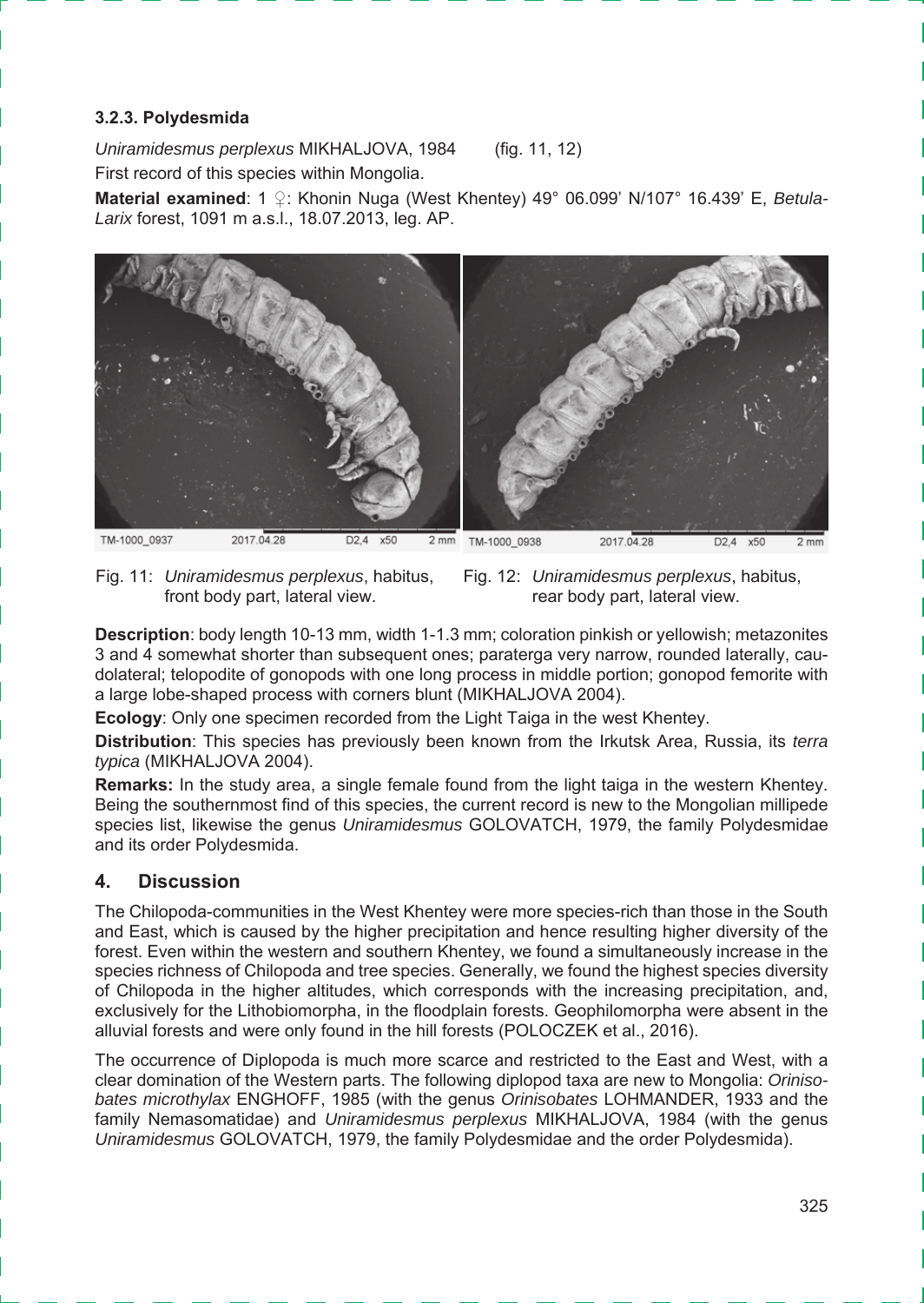#### **Acknowledgments**

We are grateful to Prof. Dr. M. Mühlenberg (Göttingen, Germany), PD Dr. R. Schneider (Berlin, Germany), Dr. L. Dányi (Budapest. Hungary), Dr. E. V. Mikhaljova (Vladivostok, Russia), Dr. R. Yu. Dudko, Dr. A. A. Legalov (Novosibirsk, Russia) and Lkhagvasuren G., Khishigdelger E., Oyundelger Kh. and Tuvshintugs S. (Ulaanbaatar, Mongolia).

This study was partly funded by DAAD (Grant-No. D/12/40689 to AP and Grant No. 11000351 to MP).

We thank German International Cooperation (GIZ) Ulaanbaatar for their help and support.

The results were obtained within the framework of the state task No. 6.2884.2017/4.6 Ministry of Education and Science of the Russian Federation.

#### **References**

- BONATO, L.; DÁNYI, L.; SOCCI, A.A.; MINELLI, A. (2012): Species diversity of *Strigamia* Gray, 1843 (Chilopoda: Linotaeniidae): a preliminary synthesis. - Zootaxa **3593**: 1 -39.
- DOBRORUKA, L.J. (1960): Über eine kleine Chilopoden-Ausbeute aus der Mongolei. Acta Arachnologica **17** (1): 15-18 (in German).
- DOBRORUKA, L.J. (1969): Kurzer Beitrag zur Kenntnis der zentralasiatischen Chilopoden. Zool. Anz. **184** (1/2): 94-96 (in German).
- DYACHKOV, Yu.V. (2017): New records of lithobiid centipedes (Chilopoda: Lithobiomorpha) from Western Mongolia. - Far Eastern Entomologist **345**: 34-36.
- EASON, E.H. (1974): The type specimens and identity of species described in the genus *Lithobius* by F. Meinert, and now preserved in the Zoological Museum, Copenhagen University (Chilopoda: Lithobiomorpha). - Zool. J. Linn. Soc. **55**: 1-52.
- EASON, E.H. (1976): The type specimens and identity of the Siberian species described in the genus *Lithobius* by Anton Stuxberg in 1876 (Chilopoda: Lithobiomorpha). - Zool. J. Linn. Soc. **58**: 91-127.
- EASON, E.H. (1986a): On the synonymy of *Lithobius giganteus* Sseliwanoff, 1881 and the taxonomic status of *Porobius* Attems, 1926 (Chilopoda). - Ann. Naturhist. Mus. Wien **87 B**: 181-192.
- EASON, E.H. (1986b): The Lithobiidae of Afghanistan with descriptions of three new species of the *giganteus*-group of *Lithobius* subgenus *Ezembius*, and a key to the central Asiatic species of this group (Chilopoda, Lithobiomorpha). - Steenstrupia **12** (2): 49-60.
- ENGHOFF, H. (1985): The millipede family Nemasomatidae with the description of a new genus and a revision of *Orinisobates* (Diplopoda, Julida). - Entom. Scand. **16**: 27-67.
- FARZALIEVA, G.Sh.; ESYUNIN. S.L. (2008): A review of the centipede (Lithobiomorpha, Henicopidae, Lithobiidae) fauna of the Urals and Cis-Ural Area. - Entomol.Rev. **88** (5): 598-623.
- LOKSA, I. (1965): Zoologische Ergebnisse der Forschungen von Dr. Z. Kaszab in der Mongolei. - Opuscula Zoologica, Instituti Zoosystematici Universitatis Budapestinensis **5** (2): 199-215 (in German).
- LOKSA, I. (1978): Chilopoden aus der Mongolei (Arthropoda: Tracheata, Chilopoda). Annales Historico-Naturales Musei Nationalis Hungarici **70**: 112-120 (in German).
- MIKHALJOVA, E.V. (2004): The millipedes (Diplopoda) of the Asian part of Russia. Pensoft Publ. House, Sofia-Moscow, 292 pp.
- MIKHALJOVA, E.V. (2012): The class Diplopoda in Mongolia, with description of a new species. - Zootaxa **3418**: 41-50.
- MIKHALJOVA, E. V. & Yu. M. MARUSIK (2004): New data on taxonomy and fauna of the millipedes (Diplopoda) from the Russian Far East, Siberia and Mongolia. - Far Eastern Entomologist **133**: 1-12.